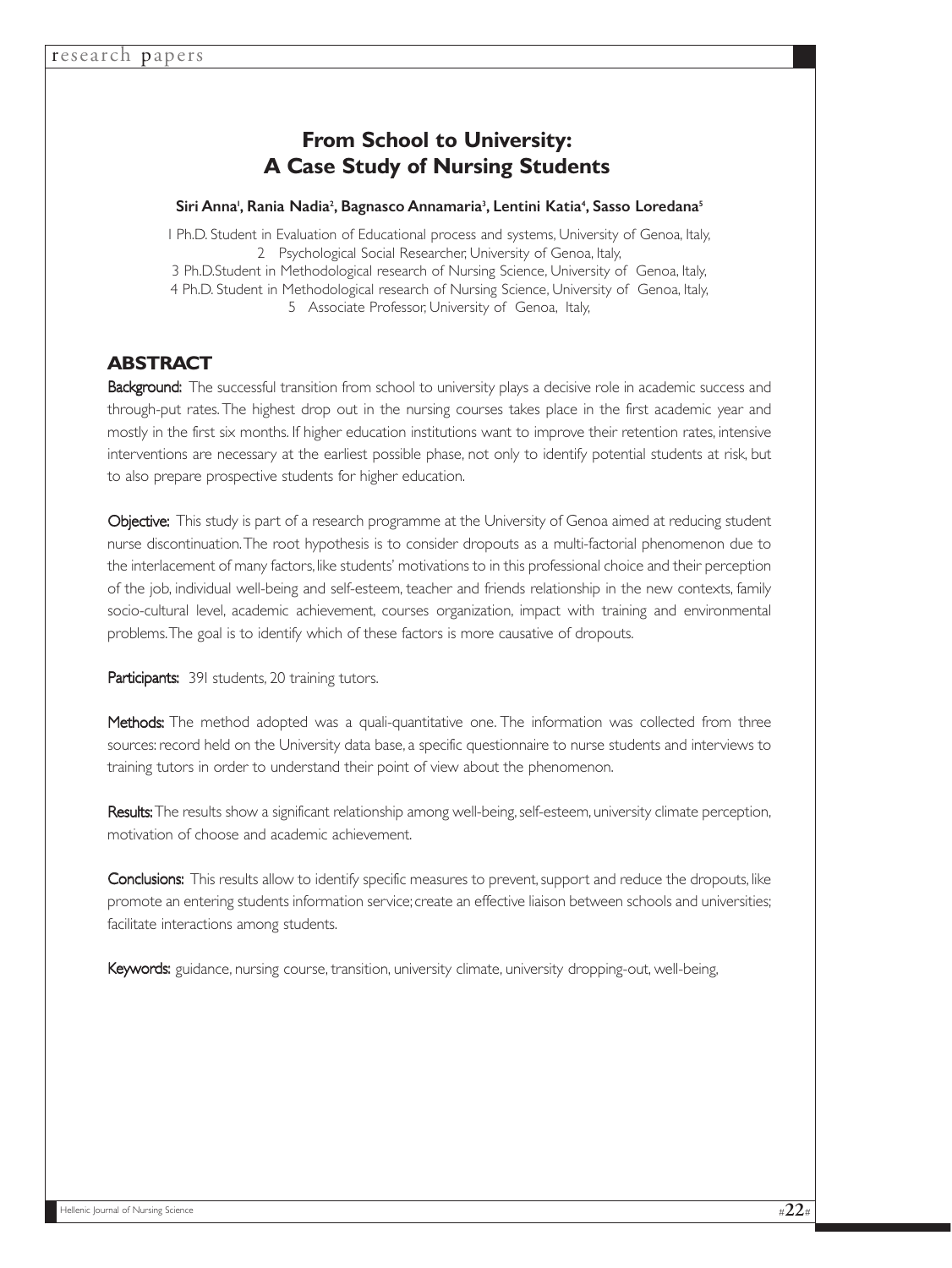## **Introduction**

#### University transition and factors predicting drop out in nurse students

One of the determining factors for economic and social development of a nation is certainly the quality and efficiency of its training systems.This is one reason why the themes of education have taken an increasingly relevance in recent years (Monaci, 1992).

Particularly, the successful transition from school to university plays a decisive role in academic success and through-put rates.The highest drop out in the nursing courses takes place in the first academic year and mostly in the first six months (Tinto, 1993; Maxakato1999; Tinto, 2006; Thomas & Quinn, 2007), especially after the impact with the training program. Motivation can be seen either as an intrinsic or an extrinsic factor and it is another construct that can be used for predicting achievement and achievement-related behaviours. Deci and Ryan (2000) defined intrinsic motivation as motivation that originates from within the individual and results in enjoyment of the process of increasing one's competency regarding to particular academic tasks. More specifically, intrinsically motivated students are motivated to learn, perform, and/or succeed for the internal feeling of satisfaction (Gottfried, 1985; Deci & Ryan, 2000). Extrinsic motivation, on the other hand, is motivation that is directed at attaining or avoiding something outside the self. Research has shown that students who are intrinsically motivated are more likely to persist when experiencing an academic challenge (Vallerand & Bissonnette, 1992; Boyd, 2002), have a stronger academic self-concept (Cokley, Bernard, Cunningham, & Motoike, 2001), volunteer for tasks (Johnson, Beebe, Mortimer, & Snyder, 1998), and, finally, exhibit higher academic performance (Mitchell, 1992; Goldberg & Cornell, 1998).

Research has considered the reasons for students' drop outs and has demonstrated the complex influence of multiple factors (Ehrenfeld et al.,1997; Charnley, 1999; White et al., 1999; Jennings, 2002; Last, Fulbrook, 2003; Glossop, 2002; Timmins, Kaliszer, 2002). Many authors (Morrow, 1986; Janosz, Blank, Bouleric, Tremblay, 2000) have tried to understand and interpret the university drop out phenomenon. Prior studies report a variety of demographic, school, individual and family background, community characteristics that are related to high school drop out (Jimerson, Egeland, Sroufe, Carlson, 2000; Francescato,Tomai,Ghirelli,2002).According to Tanucci (2005), drop out takes place due to the students' insufficient level of adaptation and integration in the school and to a social climate, characteristic of the university formation. In other words one of those elements of the school and university context that seems to have particular importance for student adaptation, it is the same students' own reports about their experiences in the social climate (Trickett & Moos, 1973; Fraser, 1985; Brand, Felner, Shim, Seitsinger, & Dumas, 2008). The climate is a complex and multidimensional construct encompassing atmosphere, culture, values, resources, social network, and organisational, instructional, interpersonal dimensions (Loukas, Murphy, 2007). Studies have found that it is one of the elements that can modify scholastic

performances, self-efficacy, self-esteem, and outcome of the motivational task and sense of management in the learning situations (Urdan, Schoenfelder, 2006, Gilman and Anderman 2006,Appleton, Christenson, Kim, Reschly 2006).

The individual will develop broad and specific expectancies. Through the learning process, individuals will develop the belief that certain outcomes result from their action (internals) or from other forces, unrelated to them (externals). People with an internal locus of control, believe that their own actions determine the rewards that they obtain. On the other hand, those with an external locus of control, believe that their own behaviour doesn't matter much and that rewards in life are generally outside of their control.The common trend in the literature suggests an advantage of holding internal locus of control rather than external, according to the satisfaction related with the academic achievement (Amoretti, Rania, 2005).

Hay (1998), Moos and Tricket (2002) consider that the sense of belonging to a study group is an element particularly significant for the well-being and for the development of social competence. Well-being does not depend only on physical health or risk behaviour, but also on personal life satisfactions linked to social relationship, self vision and with the general well-being (Santinello et al., 2005). Self-esteem, more specifically, is commonly considered a well-being index (Benjet, Hermandez-Guzman, 2001).

Therefore, if institutions providing higher education are aiming to improve their retention rates, intensive interventions are necessary in at the earliest phase - not only to identify students potentially at risk, but to also prepare prospective students for higher education (Troskie-de Bruin 1999; Eiselen & Geyser, 2003; Bitzer & Troskie-de Bruin, 2004).

According to Eriksen and Strommer (1991), students need to make successful in the transition phase are: adapting to change; becoming familiar with new ways of teaching and learning; accepting differing classroom norms; managing time and integrating socially. The transition from high school to university marks a distinct step in a student's academic career. The step determines a switch from dependent to independent learner, from studying in a carefully monitored environment, with a highly regulated timetable, to a new phase of life where students learn to manage their own time and make decisions in a more adult and responsible manner. In different studies, a variety of pre-university and partnership projects, aiming to facilitate access and transition, developed in higher education institutions, are being discussed (Chaffee, 1992; Foxcroft & Stumpf, 2005;Thomas & Quinn, 2007). Some programmes focus specifically on information dissemination and study opportunities whilst others aim to prepare students for the academic transition.

The OECD's Education at a Glance 2008 indicates alarming drop out rates in tertiary education. Italy has the highest rate of student drop outs when compared to the other nation included in the study. In fact, less than half of those who sign up for a college course or university degree go on to complete their studies.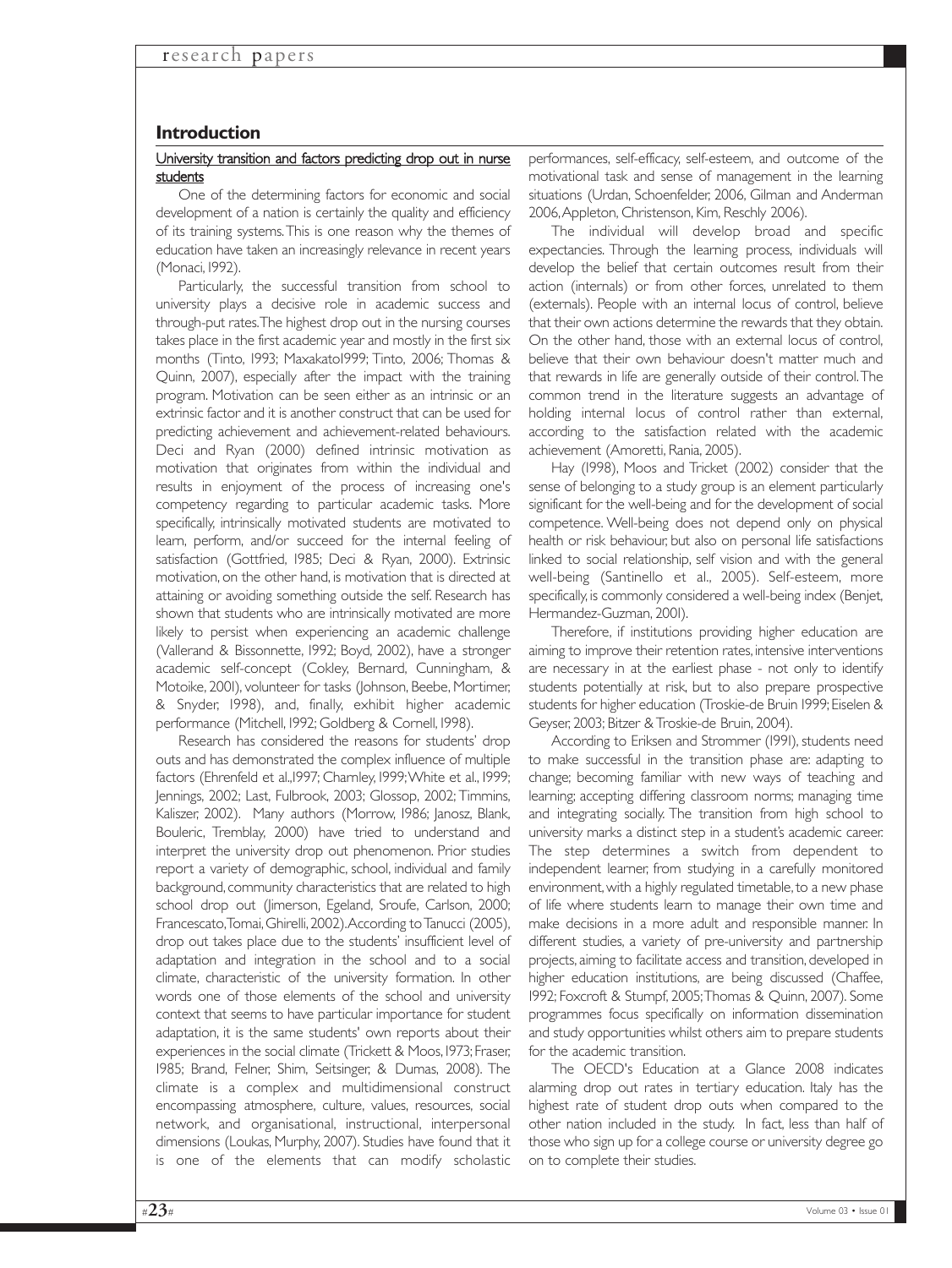We concentrated our analysis on the first year drop out probability because, as it has been shown in previous works, the determinants of the drop out probability are significantly different for the first year students when comparing those for the following year (Arulampalam, Naylor, Smith, 2004). Statistical data regarding the dropping out of University in Italy seems to show that a 20% of the students leave the courses

## **Objective**

This study is part of a longitudinal research programme at the University of Genoa whose aim is to identify specific measures to prevent, support and reduce the drop out rate of the nursing students.

The hypothesis is to consider drop outs as a multi-factorial phenomenon originating by the many factors mingling together such as students' motivations to chose this profession and their perception of the job; individual wellbeing and self-esteem; relationship with teachers and friends in

**Research methods**

The methodological framework of the study is qualiquantitative; it is divided into two complementary phases.The first phase of the study involves semi-structured interviews for training tutors (n=20) to obtain detailed qualitative attitudinal data to be used to construct the questionnaire.

The second phase consists a qualitative and quantitative questionnaire survey given to 391 nursing students, attending the first years at the University of Genoa (academic year 2008-09). Questionnaires were handed to students during lectures at the beginning of the course.

Hypothesis:

Hp I we expect students' motivations to choose the university program to be primarily intrinsic

Hp 2 we expect students to face difficulties when transitioning from school to university, due to their scarce preparation for higher education and poor methods of learning.

Hp 3 we expect structural factors (courses organization, workloads for students, timetables) and challenges in the learning process to be significant risk factors for university

## **Instruments**

The questionnaire included the following topics:

• Social and demographic data

• Information about the transition from high school to university (types of pre-orientation received regarding university programs, issues when transferring from school to university, students' personal motivations to be enrolled in the specific course, factors that might influence the decision to leave nursing course)

• The impact on university life has measured with the following scales:

o Academic climate.The scale is composed by 49 items organized into nine dimensions including relationships with schoolmates, relationships with teachers, school-related wellin the first year. In recent years, the number of students enrolled in the nursing program at the University of Genoa (Italy) has shown a substantial increase. Nevertheless, the drop out rate for the nursing course is still quite high. At the University of Genoa, during the first year, the drop out rate among nursing students increased by 19%.

the new environment; sociocultural level of the family; academic achievement; courses organization; impact with training and environmental problems.The goal of this research is to identify which of these factors would likely affect the academic performance and would potentially allow identifying those factors associated with first year drop out. Understanding the diverse causative and predictive factors, might help educators in developing more effective prevention programs and strategies.

#### drop out.

Hp 4 we expect statistically significant differences in selfesteem, psychological well-being, university climate and academic locus of control when considering males and females.

Hp 5 we expect statistically significant differences comparing students with low and high academic achievements, when considering self-esteem and purpose in life dimensions and relationships with their schoolmate and teachers.

Hp 6 we expect to see statistically significant differences between genders when analyzing academic achievement: female students would perform better than their male counterparts.

Hp 7 we expect higher levels of intrinsic motivations to be correlated with an higher academic performance.

Hp 8 we expect to find correlation between self-esteem, psychological well-being, university climate, academic locus of control and academic performance.

being, academic interests and self-esteem, method of study, parents' expectations, structural aspects, future employment (QSS-SV, Student Version, Santinello, Bertarelli, 2002; Santinello's modified version, modified by the Authors of this proposal).A 4-point Likert-type agreement scale will be used.

o Rosenberg global self-esteem scales (GSES, Rosenberg, 1965).This scale provides a measure of self-esteem, defined as the emotional value perceived by an individual; it consists of 10 items that will be answered according to a four-point scale, from "strongly agree" to "strongly disagree".

o Psychological well-being scale (PWB) di Ryff e Keyes, (1995; Italian version modified for adolescents by Ruini, Belaise, Ottolini,Tomba, Caffo, Fava 2007).The scale is composed by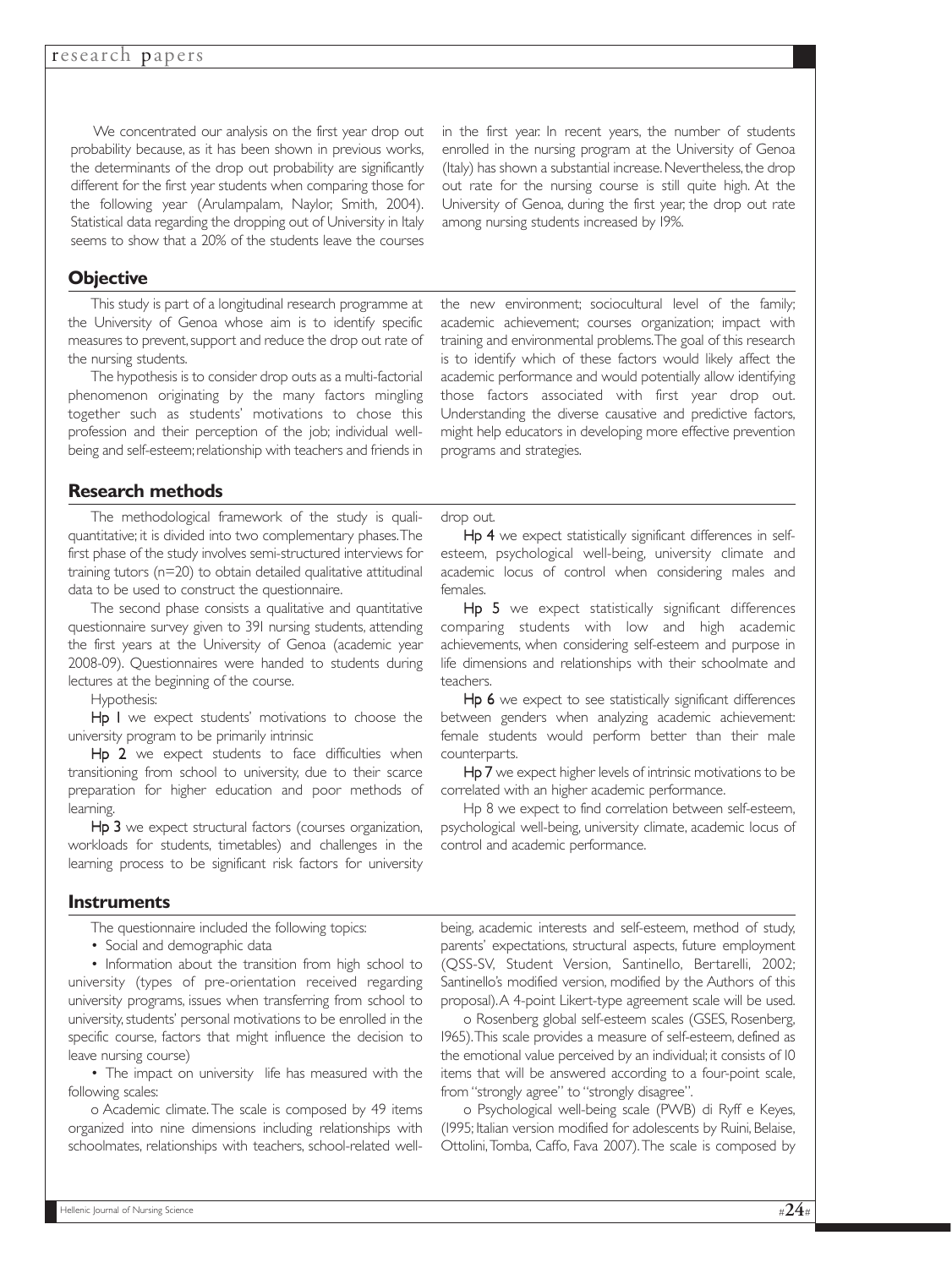six dimensions of psychological well-being: self-acceptance, positive relations with others, autonomy, environmental mastery, purpose in life and personal growth. The different dimensions are mixed together into a single 18-item measure.

o Academic locus of control (Pombeni, 1998), the scale is composed by 12 items and values to identify internal and external locus of control.

out of 391 students enrolled in the nursing program, participated in the study and answered the questionnaire.

## **Sample**

Students enrolled in the nursing program at the University of Genoa (Italy) were offered to participate in the study. 357

## **Descriptive analysis**

All data were stored in a computerized database and processed using the Statistical Package for the Social Sciences (SPSS ver. 16.0.2; 2008).

#### **Participants**

According to the demographic data the total sample was spit as follow: 73.6% females and 26.4% males, a result which mirrors the gender division within nursing courses.The data suggest that men currently represent a relatively small percentage of the nursing students, confirming the stereotype that 'nursing' is traditionally a female profession. Therefore we can speculate that nursing might be a course still linked to gender.

The average age of the students is  $24.38$  years ( $\pm$  7.14 ST DEV), with a minimum of 16 (foreign students with equipollent diploma) and a maximum of 58 years old.

Many students had technical institutes (24.5%), scientific lyceum (20.3%), psycho-educational secondary school (14.1%), vocational and professional schools (13.8%) background. Classical, linguistic and artistic lyceum follow with a lower percentage of students (10%), while 10.4% is represented by foreign students with diploma equipollent.

Full time students are 45.4% percent, while working students represent 21,6%. The final 33% is represented by students who work occasionally.

#### Transition from high school to university

Among the motivations to be enrolled in a nursing course , the most chosen is job security (62,7%), an extrinsic motivation, followed by intrinsic motivations linked to profession's characteristic (58.2% helping those who suffer; 52.1% being in direct contact with people; 46.5% being inclined towards nursing profession, 26.7% having already volunteered). Other motivations, such as influence of parents or friends, shortness of the course, competence of teachers scores around 10%. Interestingly, 8% did not know what to do. About 15% of the students are currently enrolled in nursing course because they failed the selection for another degree course.

The first hypothesis seems therefore confirmed, although the first choice is an extrinsic motivation. In fact the intrinsic motivations related to the profession, and indirectly to the course, are more affecting student's choice.

Considering school-university transition problems , 42,1% of the students affirms that they experienced difficulties when transitioning. The most cited difficulties are: lack of basic skills (15%), inadequate learning method (15%), wrong choice of degree course (10,3%), course organisation (8.6%), others (8.1%). Interestingly, 30% of the students affirm that experiences from high school did not prepare them adequately for these specific studies.

Thus the second hypothesis seems to be confirmed as well.

Regarding the question about university pre-orientation , 55% of the students said that they have received sufficient information from graduate students or from students currently enrolled; 30.9% were satisfied with info from the web site; 27.9% received enough info from brochure; 25.3% from university orientation staff; 22% by the students' support centre; II.4% by the mass media (tv, radio, newspapers); 12.8% others (such as working experience).

Interestingly, 36.14% of the students, that had been interviewed during their first year, has thought about dropping out , due to difficulties in learning (53.2%) and in attending the course activities (30.6%), the increase in university fees (46.0%), disillusion after comparing academic studies with expectations (27.9%), difficulty to manage studying and working (27.9%), being offered well-paid jobs (26.5%) or a job offering more satisfaction (26.2%) and any regular job (13.4%).

Therefore also the third hypothesis seems to be confirmed.

#### Academic climate, self-esteem, psychological well-being and locus of control

Considering all the dimensions of the academic climate, it was found out that there is no significant difference in the perception when looking at genders.Table 1 shows mean and standard deviation for the dimensions of academic climate scale.

The scores obtained in the different dimensions are all above average. Nevertheless, an extremely positive university context assessments does not emerge. In any case, from the obtained results we can conclude that students are confident in future employment possibilities offered by the course (average score 3.64), the parents' expectations are congruent with theirs (3.17), they have a good relationship with the fellow students (3.16), they believe they will adopt a good method of study (3.02) and also they think that their relationships with the teachers are acceptable (2.99). Regarding the university structural aspect, the results reveal the lowest score among the considered dimensions (2.80),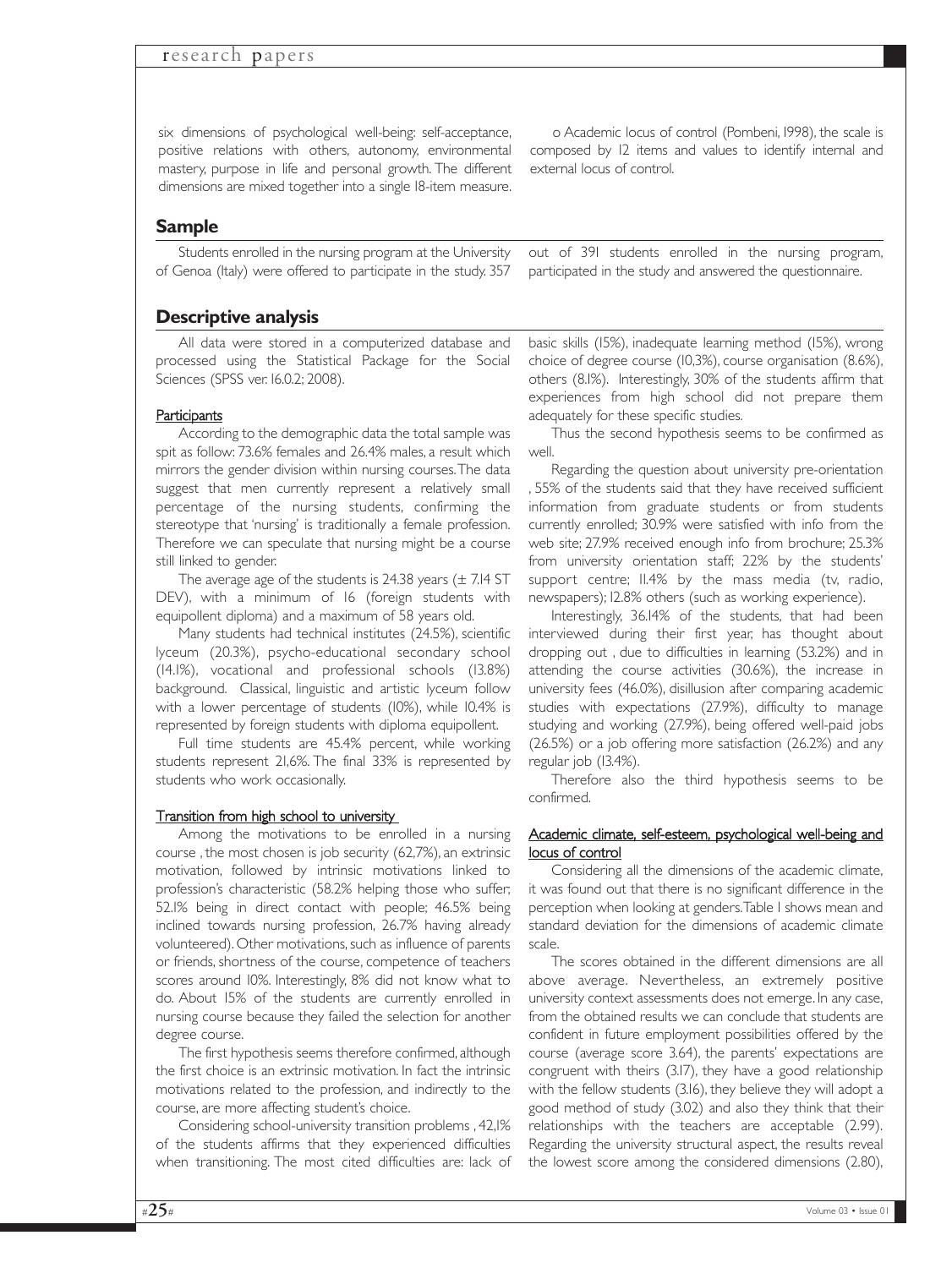slightly above average; this would therefore show that the students are not particularly satisfied.

When evaluating the academic self-esteem, the mean score (2.92) is slightly lower than the general self-esteem measured with the Rosenberg scale (3.27). This average value seems to confirm other studies on university students (Martin-Albo, Nۥez, Navarro, Grijalvo 2007). Thus these results show that students' self-esteem in the university context is generally lower than students' self-esteem in their real life situation.

Table 2 shows mean and standard deviation of the dimensions of psychological well-being scale (PWB).

The measurement of purpose in life obtained the higher average score, probably because the participants live in a phase of life whose targets have significant value.When considering gender differences, we do not find statistically significant differences in the different dimensions of the scale.

Interestingly, students with a higher internal locus of control (mean score  $21.89 \pm 2.02$  ST DEV) than external (mean score 15.36± 2.70 ST DEV). Some authors suggested that a greater internal locus of control is linked with higher levels of academic performance.

The fourth hypothesis seems to find a partial confirmation. It was found out that there is no significant difference in gender in all dimensions, except general selfesteem (F=4546 \*\*), in which males obtained higher average score ( $M = 3.36$ ,  $F = 3.24$ ), and internal locus of control (F=4754 \*\*) where, by contrast, females obtained higher average score ( $M = 21.48$ ,  $F = 22.03$ ).

#### Academic achievements

16.8% of the students did not pass an examination at the end of the first semester; the remaining 83.2% of students, 61.7% have passed only one exam, 36.9% two and 1.4% three.

Table 3 shows the number of university credits, obtained by passing exams, at the end of the first semester (total of 23, training excluded).

The average university score is  $25.64 \ (\pm \ 2.85 \text{ ST DEV}).$ 

An index based on the number of obtained credits and the university marks has been identified. We divided the students into two groups (high vs. low academic achievements).

Students with high academic achievements have more likely elevated mean values in all dimensions, especially as we could wait get higher average scores in the dimension of internal locus of control and lowest in the dimension of external locus of control. However, as shown in table 4, we found out a statistically significant difference only for general self-esteem (F=8.507\*\*), personal growth (F=7.549\*\*), relationships with schoolmate (F=5.332\*\*), parents' expectations (F=9.886\*\*) and external locus of control (F=4.551\*\*). Students with elevated levels of self-esteem and personal growth, positive and growing relationships with fellow students, lower parents' expectations, high internal academic locus of control and low external would

be expected to perform better on academic achievement tasks.

The fifth hypothesis seems to be confirmed, exception made for the teachers' relationship dimension.

Also the sixth hypothesis seems to be confirmed. Even if there are not statistically significant differences between genders, females obtained higher average scores in academic performance and in self-esteem when compared to males. Females obtained lower scores in general selfesteem (Martin-Albo, Nۥez, Navarro, Grijalva 2007), but they displayed better academic performances due to the a higher self esteem linked to university environment.

#### Students intrinsic motivation towards choice of the university course

We identified two groups, one with high intrinsic motivation and another with low intrinsic motivation, based on the questionnaire's answers. Students with high intrinsic motivation achieved better academic performance, even though the differences between the two groups were not statistically significant.

The seventh hypothesis seems therefore to be confirmed.

Table 5 shows the significant differences between the two groups (low vs high) according to the various dimensions considered.

Students who scored higher in intrinsic motivation tended as well to obtain higher scores in the dimensions analyzed, such as personal growth, positive relationships with others and relationships with schoolmates, academic interest, parents' expectations and future employment.

#### **Correlations**

The construction of self-esteem (GSES) and well-being (PWB) correlate positively (.542 \*\*), in accordance with the literature about psychological well-being for individuals.

As shown in table 6, increasing self-esteem scores correlate with an increased value in the dimension of selfacceptance, purpose in life, independence and positive relationships with others, and moderately in dimensions of environmental mastery and personal growth.

The academic achievements positively correlate with the dimensions of self-esteem (.156\*\*) and relationships with schoolmates (QSS\_S) (.124\*\*) and correlate negatively with the dimension of parents' expectation (QSS\_S) (- .168\*\*).

The construct of self-esteem correlates positively with all dimensions of academic climate, exception made for the parents' expectation and the structural aspects. In particular, the strongest correlation is found within the academic selfesteem and relationships with schoolmate (Table 7).

These results reveal also that general self-esteem is related with the internal academic locus of control.

The eight hypothesis seems to be confirmed since GSES correlate with some dimensions of the PWB and QSS scales and with the academic locus of control and academic performance.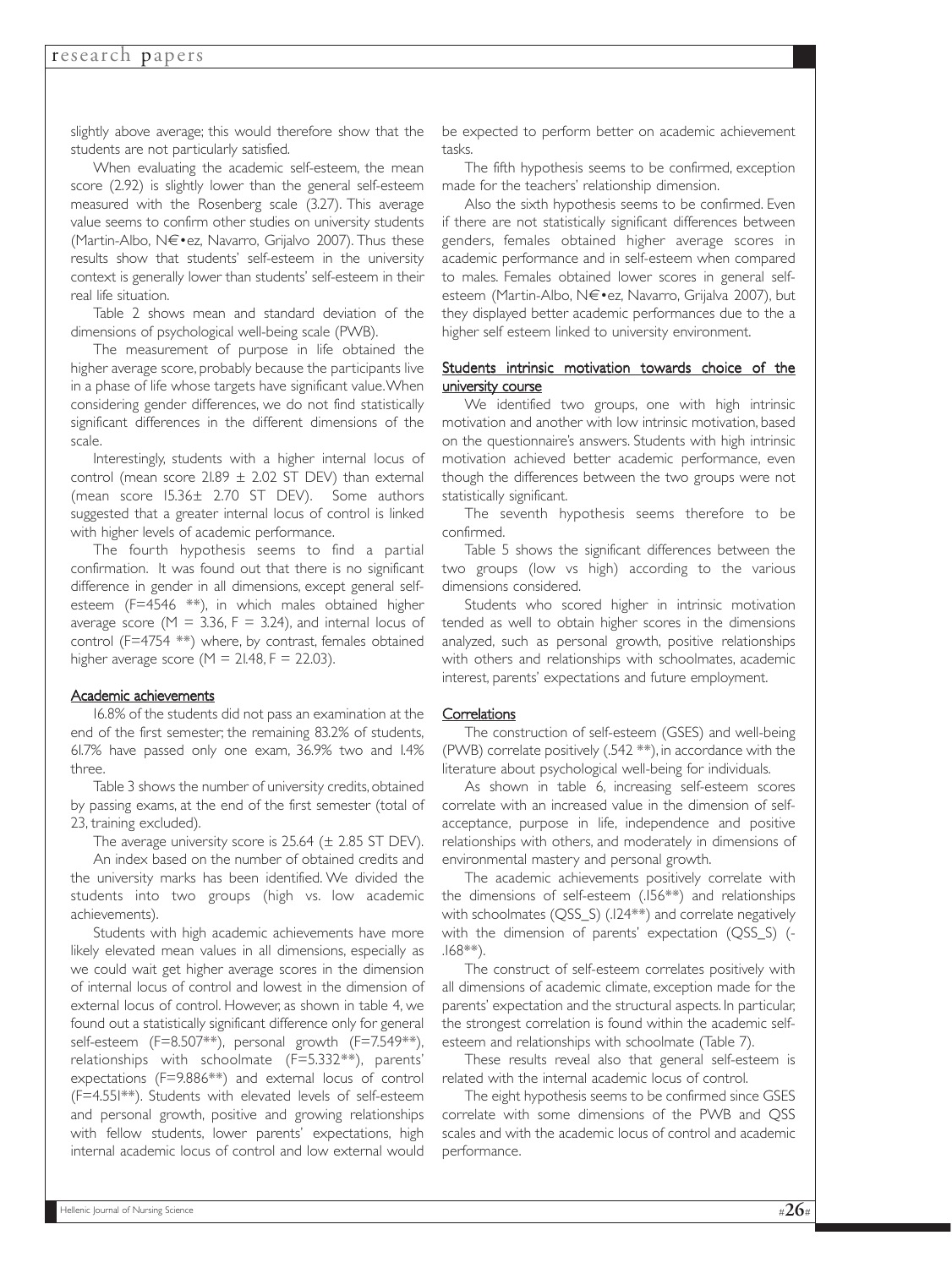### **Conclusions**

The results of these initial studies would suggest that the problems faced by our students seem to be related with the transition from school to university. These difficulties, confirmed by this survey, highlight the need to create an effective liaison and a coordination service between schools and universities, including structures for collaboration between school and university teachers, especially in the ongoing identification of skill and learning orientation outcomes for the completed secondary education.

The first year of university studies may therefore need to consider strategies for promoting an early academic orientation programs, specifically designed to capture mismatches between course expectations and course experiences/aims.

Regarding the problems associated with the university climate, it seems that the anonymity of the large class can encourage non-attendance, that students may be unused to organizing their own study, and they may feel that they have

nobody to ask for help. A solution might be to create social orientation programs, such as orientation activities and other initiatives designed to facilitate interactions among students starting the university career and between them and more senior undergraduate students.

We therefore speculate that poor academic achievements (low scores or failed examinations) could be a predicting factor for drop out in the first year.Therefore, because of the existing positive correlation between academic performance and self-esteem, we would need to identify measures to increase the academic success such as a support centre, where students can receive one-on-one help from an experienced tutor, and a self-help group of learning to support students studying on their own.

Finally, more extensive longitudinal studies would be necessary as well, in order to monitor the evolution of motivations over time and to confirm which factors have an higher influence on the drop out phenomenon.

#### **REFERENCES**

Amoretti, G., Rania, N., 2005. L'orientamento: teorie, strumenti e metodi. Collana Le Bussole, Carocci, Roma. Appleton, J.J., Christenson, S.L., Kim D., Reschly, A.L., 2006. Measuring cognitive and psychological engagement: Validation of the Student

Engagement Instrument. Journal of School Psychology, 44, pp. 427-445. Arulampalam, W., Naylor, R.A., Smith, J.A., 2004. Hazard Model of the Probability of Medical School Dropout in the United Kingdom. Journal of the Royal Statistical Society, Series A, 167, pp. 157-178.

Benjet, C., Hermandez-Guzman, L., 2001. Gender differences in psychological well-being of Mexican early adolescents. Adolescence 35, pp. 47-65.

Bitzer, E.,Troskie-De Bruin, C., 2004.The effect of factors related to prior schooling on student persistence in higher education. South African Journal of Education, 24, pp. 119-125.

Boyd, F.B., 2002. Motivation to continue: Enhancing literacy learning for struggling readers and writers. Reading and Writing Quarterly: Overcoming Learning Difficulties 18, pp. 257-277.

Brand, S., Felner, R., Seitsinger,A., Burns,A., Bolton,A., 2008.Assessing the social environment of middle schools:The validity and utility of teachers' ratings of school climate, cultural pluralism, and safety problems for understanding and assessing the impact of school improvement. Journal of School Psychology, 46(5), pp. 507-535.

Chaffee, J., 1992. Transforming educational dreams into educational reality. In L. S. Zwerling & H. B. London (Eds.), First-generation students: Confronting the cultural issues, New Directions for Community Colleges, no. 80 (pp. 81-88). San Francisco: Jossey-Bass Publishers.

Charnley, E., 1999. Occupational stress in the newly qualified staff nurse. Nursing Standard, 13 (29), pp. 32-36.

Cokley, K.O., Bernard, N., Cunningham, D. and Motoike, J., 2001. A psychometric investigation of the academic motivation scale using a United States sample. Measurement and Evaluation in Counseling and Development 34, pp. 109-119.

Deci,E.L.,Ryan,R.M.,2000.Self-determination theory and the facilitation of intrinsic motivation, social development, and well being. American Psychologist 55, pp. 68-78.

Education at a Glance 2008: OECD indicator.

Ehrenfeld, M., Rotemberg,A., Sharon, R., Bergman, R., 1997. Reasons for student attrition on nursing courses: a study. Nursing Standard, 11 (23), pp. 34-38.

Eiselen, R., Geyser, H., 2003. Factors distinguishing between achievers and at risk students:A qualitative and quantitative analysis. South African Journal of Higher Education 17(2), pp.118-30.

Eriksen, B., Strommer, D., 1991.Teaching College Freshmen. San Francisco: Jossey Bass.

Foxcroft, C., Stumpf, R., 2005. What is matric for? Paper presented at Umalusi Seminar, Pretoria.

Francescato, D.,Tomai, M., Ghirelli, G., 2002. Fondamenti di psicologia di comunità. Roma: Carocci.

Fraser, B. J., 1985. The study of learning environments. Salem, OR: Assessment Research.

Gilman, R., Anderman, E.M., 2006. The relationship between relative levels of motivation and intrapersonal, interpersonal, and academic functioning among older adolescents. Journal of School Psychology, 44, pp. 375-391.

Glossop, C., 2002. Student nurse attrition: use of an exit interview procedure to determine student's leaving reasons. Nurse Education Today 22 (5), pp. 375-396.

Goldberg, M.D., Cornell, D.G., 1998.The influence of intrinsic motivation and self-concept on academic achievement in second- and third-grade students, Journal of Education of the Gifted 21, pp. 179-205.

Gottfried, A.E., 1985. Academic intrinsic motivation in elementary and junior high school students. Journal of Educational Psychology 77, pp. 631-645.

Hay, R., 1998. Sense of place in developmental context. Journal of Environmental Psychology, 18(1), pp. 5- 29.

Janosz, M., Blank, M., Bouleric, B.,Tremblay, R.E., 2000. Predicting different types of school dropout: a typological approach with two longitudinal samples. Journal of educational psychology, 92, pp. 171-190.

Jennings, K., 2002. Nursing: it is vital to raise the profile of the nursing sector.The Indipendent, 26 March 2002, p. 2.

Jimerson, S., Egeland, B., Sroufe, L.A., Carlson, B., 2000. A Prospective Longitudinal Study of High School Dropouts Examining Multiple Predictors Across Development. Journal of School Psychology, Vol. 38, No. 6, pp. 525-549.

Johnson, M.K., Beebe,T., Mortimer, J.T., Snyder, M., 1998.Volunteerism in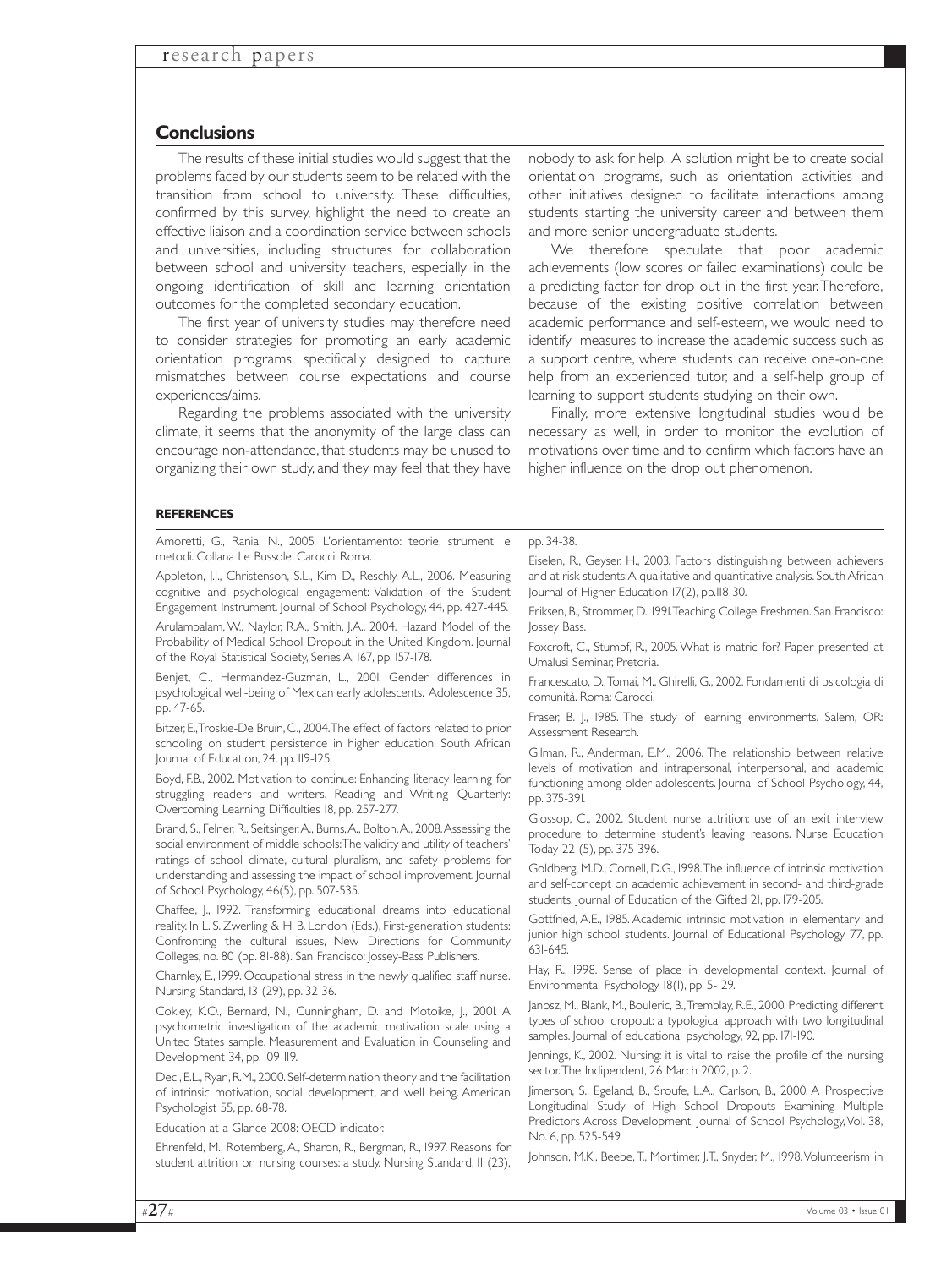adolescence: A process perspective. Journal of Research on Adolescence 8, pp. 309-332.

Last, L., Fulbrook, P., 2003. Why do student nurses leave? Suggestions from a Delphi Study, Nurse Education Today, 23, pp. 449-458.

Loukas, A., Murphy, J.L., 2007. Middle school student perceptions of school climate: Examining protective functions on subsequent adjustment problems. Journal of School Psychology, 45, pp. 293-309.

Mart£n-Albo, J., N€•ez, J.L., Navarro, J.G., Grijalvo, F., 2007. The Rosenberg Self-Esteem Scale: Translation and Validation in University Students,The Spanish. Journal of Psychology,Vol. 10, n. 2, pp. 458-467.

Maxakato, P., 1999. A study of perceived causes of academic failure of first-year students at the University of the Western Cape. MEd in the Department of Educational Psychology, University of the Western Cape, Cape Town.

Mitchell, J.V., 1992. Interrelationships and predictive efficacy for indices of intrinsic, extrinsic, and self-assessed motivation for learning, Journal of Research and Development in Education 25, pp. 149-155.

Monaci, G., 1992. Gli abbandoni degli studi universitari in Lombardia. Franco Angeli, Milano.

Moos, R.,Trickett, E., 2002. Classroom Environment Scale Manual (3 éd.). Palo Alto CA: Consulting Psychologists Press.

Morrow, G., 1986. Standardizing practice in the analysis of school dropouts. In Natriello G. (a cura di), School drop-outs. Patterns and Policies. Teachers College Press, New York, pp. 38-51.

Pascarella, E.T., Terenzini, P.T., 1991. How college affects students. San Francisco: Jossey Bass.

Pombeni, M.L., 1998. Il colloquio di orientamento. Carocci, Roma.

Rosemberg, M., 1965. Society and the adolescent self-image. Princeton, NJ: Princeton University Press.

Ruini, C., Belaise, C., Ottolini, F., Tomba, E., Caffo, E., Fava, G.A., 2007. L'applicazione della Well-being therapy in ambito scolastico: uno studio pilota, Rivista di Psichiatria, 42(5), pp. 320-326.

Ryff, C.D., Keyes, C.L., 1995. The structure of psychological well-being revisited. Journal of Personality and Social Psychology, 69, pp. 719-727.

Santinello, M., Bonsuan, C., Dallago, L., Noventa, D., Salvan, L., 2005. Salute: benessere fisico, emotivo e sociale. In Bertinato L., Mirandola M., Ramazzo L., Santinello M. (a cura di). Diventare adolescenti: salute e stili di vita nei giovani tra gli undici e i quindici anni. McGraw-Hill, Milano.

Santinello, M., Bertarelli, P., 2002. La scuola come setting. In M. Prezza e M. Santinello (a cura di), Conoscere la comunità. L'analisi degli ambienti di vita quotidiana. Il Mulino, Bologna, pp. 257-296.

Tanucci, G., 2005. Il successo universitario: sapere di psicologia per iscriversi a psicologia. Risorsa uomo, vol. 11, n. 1-2, pp. 163-177.

Thomas, D.L., Thomas, E., Quinn, J., 2007. First generation entry into higher education: an international study. Society for Research into Higher Education, McGraw-Hill International.

Timmins, F., Kaliszer, M., 2002.Aspects of nurse education programmes that frequently cause stress to nursing students. Fact-finding sample survey. Nurse Education Today, 22 (3), pp. 203-211.

Tinto, V., 1993. Leaving College: Rethinking the causes and cures of student attrition (2nd Ed). Chicago: University of Chicago Press.

Tinto, V., 2006. Research & practice of student retention: What next? Journal of College Student Retention, 8, pp. 1-19.

Trickett, E., Moos, R.H., 1973.The social environment of junior high and high school classrooms. Journal of Educational Psychology, 65, pp. 93- 102.

Troskie-de Bruin, C., 1999.Academic Development: Bridging at a South African University. DEd in the Faculty of Education, Stellenbosch University, Stellenbosch.

Urdan, T., Schoenfelder, E., 2006. Classroom effects on student motivation: goal structures, social relationships, and competence beliefs. Journal of School Pscychology, pp. 331-349.

Vallerand, R.J., Bissonnette, R., 1992. Intrinsic, extrinsic, and amotivational styles as predictors of behavior: A prospective study. Journal of Personality 60, pp. 599-620.

White, J.,Williams, R., Green, B.F., 1999. Discontinuation, leaving reasons, and course evaluation comments of students on the common programme. Nurse Education Today, 19, pp. 142-150.

## **Tables**

#### Table 1 Mean and standard deviation for the QSS-SV dimensions

| <b>Dimension</b>               | Mean | S. D. |
|--------------------------------|------|-------|
| relationships with schoolmates | 3.16 | 0.38  |
| relationships with teachers    | 2.99 | 0.41  |
| academic interest              | 7.94 | 0.43  |
| method of study                | 3.02 | 0.47  |
| parents' expectations          | 3.17 | 0.46  |
| academic self-esteem           | 2.92 | 0.58  |
| structural aspects             | 2.80 | 0.59  |
| future employment              | 3.64 |       |

#### Table 2 PWB dimensions

|                | autonomy | environmental<br>mastery | personal<br>growth | positive relationships<br>with others | purpose<br>in life | self-acceptance |
|----------------|----------|--------------------------|--------------------|---------------------------------------|--------------------|-----------------|
| Mean           | 14.60    | 147                      |                    | 14.20                                 | 5.63               |                 |
| Std. Deviation | 2.80     |                          | ` 78               |                                       |                    | 2.65            |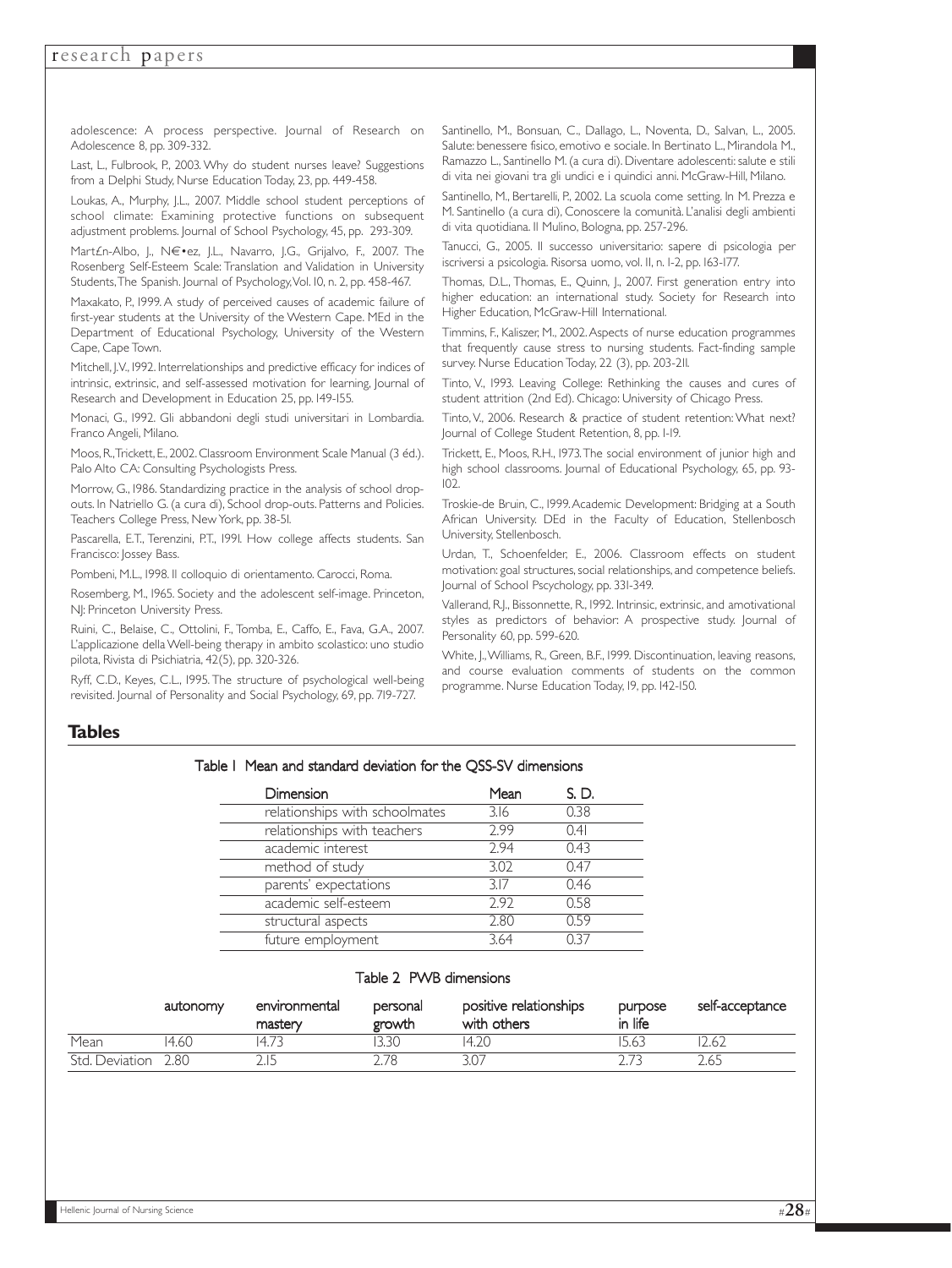## Table 3 Credits at the end of the first semester

| Credits obtained | Students | Percent |  |
|------------------|----------|---------|--|
|                  | ΙJ       | ∍.      |  |
|                  | 174      | 58.4    |  |
|                  |          |         |  |
|                  | $\cap$   | 3 L Q   |  |
|                  |          |         |  |
|                  |          |         |  |
|                  | 298      |         |  |

## Table 4 Academic achievements and levels of GSES, PWB, QSS, locus of control

|                                       | academic achievements (mean) |       | F          |  |
|---------------------------------------|------------------------------|-------|------------|--|
| <b>Dimensions</b>                     | low                          | high  |            |  |
| self-esteem (GSES)                    | 31.59                        | 33.23 | $8.507***$ |  |
| personal growth (PWB)                 | 12.69                        | 13.58 | 7.549**    |  |
| purpose in life (PWB)                 | 15.44                        | 15.72 | .774       |  |
| self-acceptance (PWB)                 | 12.49                        | 12.68 | .366       |  |
| autonomy (PWB)                        | 14.59                        | 14.61 | .006       |  |
| environmental mastery (PWB)           | 14.80                        | 14.70 | .142       |  |
| relationship with others (PWB)        | 14.40                        | 4.13  | .575       |  |
| relationship with schoolmates (QSS_S) | 3.09                         | 3.19  | $5.332**$  |  |
| relationship with teachers (QSS_S)    | 3.00                         | 2.99  | .090       |  |
| academic interest (QSS_S)             | 2.97                         | 3.01  | .896       |  |
| method of study (QSS_S)               | 3.01                         | 3.03  | .IIO       |  |
| parents' expectation (QSS_S)          | 3.29                         | 3.12  | 9.886**    |  |
| academic self-esteem (QSS_S)          | 2.95                         | 2.90  | .560       |  |
| structural aspects (QSS_S)            | 2.79                         | 3.63  | .031       |  |
| future employment (QSS_S)             | 2.80                         | 3.65  | .192       |  |
| internal academic locus of control    | 21.68                        | 21.98 | $L_{15}$   |  |
| external academic locus of control    | 15.83                        | 15.15 | l.551**    |  |
| $N_{0+0}$ ** $ \sim$ 00               |                              |       |            |  |

Note:  $** = p < .001$ 

## Table 5 Significant differences between low and high intrinsic motivation in the questionnaire dimensions

| <b>Dimensions</b>                        | Intrinsic motivation | Mean  |           |  |
|------------------------------------------|----------------------|-------|-----------|--|
| personal growth (PWB)                    | Low                  | 12.88 | 4.488**   |  |
|                                          | High                 | 13.54 |           |  |
| positive relationships with others (PWB) | Low                  | 13.74 | 4.468**   |  |
|                                          | High                 | 14.46 |           |  |
| relationships with schoolmates (QSS_S)   | Low                  | 3.09  | $6.340**$ |  |
|                                          | High                 | 3.20  |           |  |
| academic interest (QSS_S)                | Low                  | 2.84  | 9.187**   |  |
|                                          | High                 | 2.99  |           |  |
| parents' expectations (QSS_S)            | Low                  | 3.10  | 4.548**   |  |
|                                          | High                 | 3.21  |           |  |
| future employment (QSS_S)                | Low                  | 3.58  | $4.518**$ |  |
|                                          | High                 | 3.67  |           |  |

Note:  $** = p < .001$